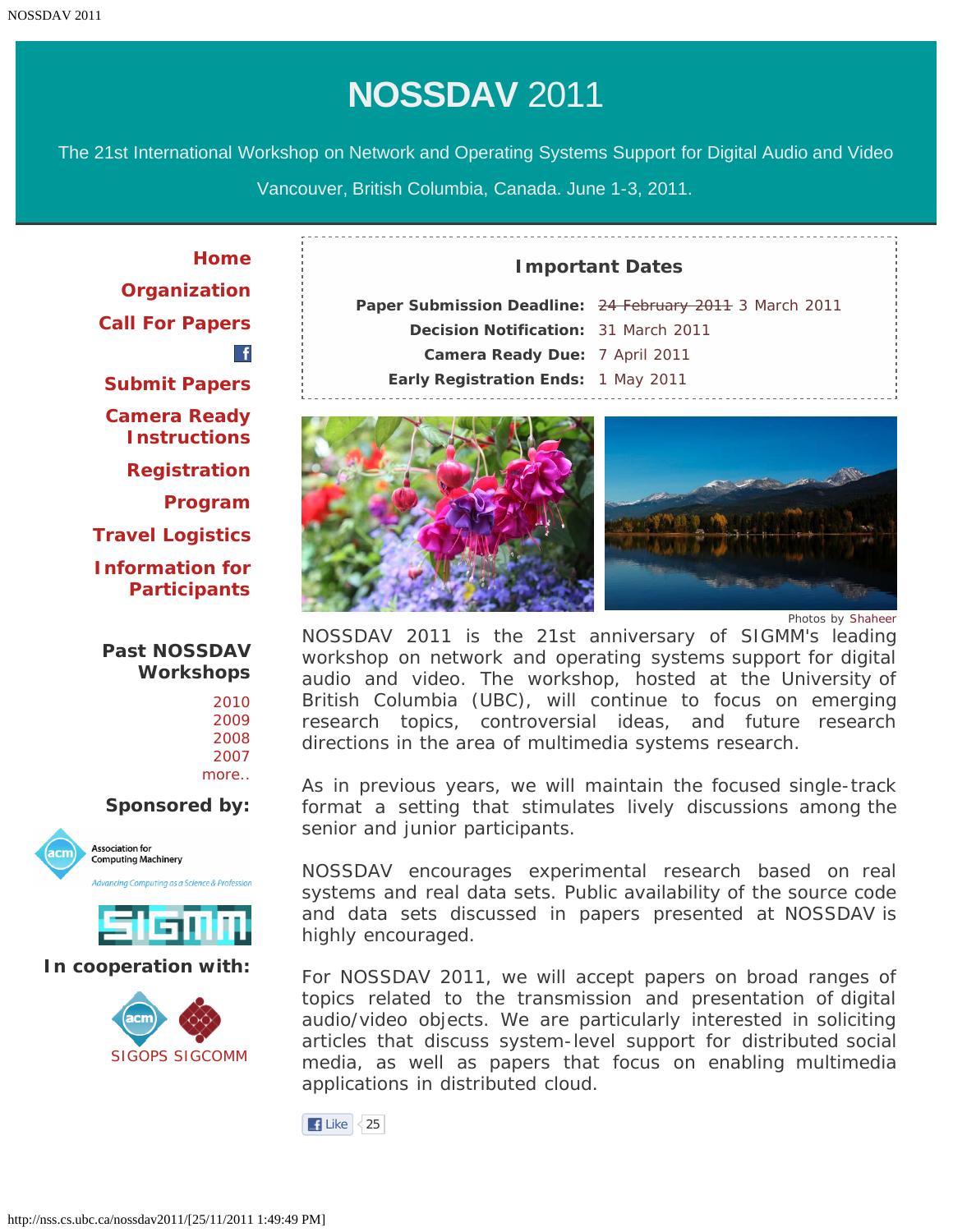<span id="page-1-0"></span>The 21st International Workshop on Network and Operating Systems Support for Digital Audio and Video

Vancouver, British Columbia, Canada. June 1-3, 2011.

**[Home](#page-1-0) [Organization](#page-2-0) [Call For Papers](#page-4-0)**  $\mathbf{f}$ **[Submit Papers](http://nss.cs.ubc.ca/nossdav2011-hotcrp/) [Camera Ready](http://www.sheridanprinting.com/typedept/nossdav.htm) [Instructions](http://www.sheridanprinting.com/typedept/nossdav.htm) [Registration](#page-6-0) [Program](#page-7-0) [Travel Logistics](#page-12-0) [Information for](#page-14-0) [Participants](#page-14-0)**

# **Past NOSSDAV Workshops**

### **Sponsored by:**





# **In cooperation with:**



# Paper Submission Deadline: 24 February 2011 3 March 2011 **Decision Notification:** 31 March 2011 **Camera Ready Due:** 7 April 2011 **Early Registration Ends:** 1 May 2011

**Important Dates**



*Photos by [Shaheer](http://www.flickr.com/photos/shaheermuhammad/sets/)*

NOSSDAV 2011 is the 21st anniversary of SIGMM's leading workshop on network and operating systems support for digital audio and video. The workshop, hosted at the University of British Columbia (UBC), will continue to focus on emerging research topics, controversial ideas, and future research directions in the area of multimedia systems research.

As in previous years, we will maintain the focused single-track format a setting that stimulates lively discussions among the senior and junior participants.

NOSSDAV encourages experimental research based on real systems and real data sets. Public availability of the source code and data sets discussed in papers presented at NOSSDAV is highly encouraged.

For NOSSDAV 2011, we will accept papers on broad ranges of topics related to the transmission and presentation of digital audio/video objects. We are particularly interested in soliciting articles that discuss system-level support for distributed social media, as well as papers that focus on enabling multimedia applications in distributed cloud.

 $\vert$  Like  $\vert$  < 25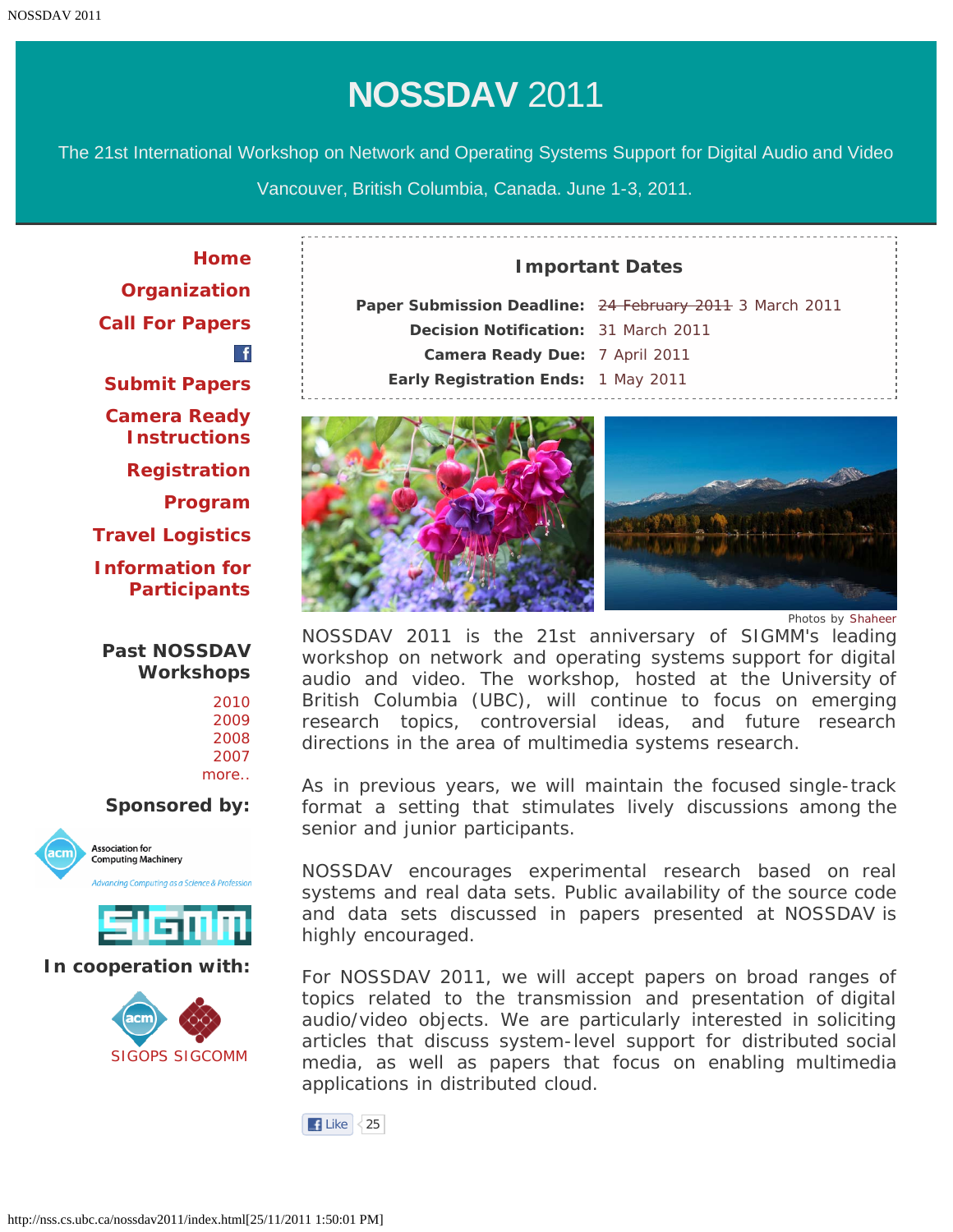<span id="page-2-0"></span>The 21st International Workshop on Network and Operating Systems Support for Digital Audio and Video

Vancouver, British Columbia, Canada. June 1-3, 2011.

| <b>Home</b>                                                                                                                                                           | Organization |                                                                                                                                                                                                                                                                                                                                                                                                                                                                                                                                                                                                                                                                      |  |  |
|-----------------------------------------------------------------------------------------------------------------------------------------------------------------------|--------------|----------------------------------------------------------------------------------------------------------------------------------------------------------------------------------------------------------------------------------------------------------------------------------------------------------------------------------------------------------------------------------------------------------------------------------------------------------------------------------------------------------------------------------------------------------------------------------------------------------------------------------------------------------------------|--|--|
| Organization                                                                                                                                                          |              | Co-Chair: Charles "Buck" Krasic, Google Inc., USA<br>Kang Li, University of Georgia, USA                                                                                                                                                                                                                                                                                                                                                                                                                                                                                                                                                                             |  |  |
| <b>Call For Papers</b><br>$\mathbf{f}$                                                                                                                                |              | Local Arrangement: Aiman Erbad, University of British Columbia,<br>Canada                                                                                                                                                                                                                                                                                                                                                                                                                                                                                                                                                                                            |  |  |
| <b>Submit Papers</b>                                                                                                                                                  |              | Publicity: Kuan-Ta Chen, Academia Sinica, Taiwan<br>Yong Liu, Polytechnic Institute of NYU, USA                                                                                                                                                                                                                                                                                                                                                                                                                                                                                                                                                                      |  |  |
| <b>Camera Ready</b><br><b>Instructions</b>                                                                                                                            |              | Technical Program Kevin Almeroth, University of California, Santa<br>Committee Barbara, USA                                                                                                                                                                                                                                                                                                                                                                                                                                                                                                                                                                          |  |  |
| <b>Registration</b>                                                                                                                                                   |              | Grenville Armitage, Swinburne University of<br>Technology, Australia<br>Ali C. Begen, Cisco, Canada                                                                                                                                                                                                                                                                                                                                                                                                                                                                                                                                                                  |  |  |
| Program                                                                                                                                                               |              | Ernst Biersack, Institute Eurecom, France                                                                                                                                                                                                                                                                                                                                                                                                                                                                                                                                                                                                                            |  |  |
| <b>Travel Logistics</b>                                                                                                                                               |              | Surendar Chandra, FXPAL, USA<br>Kuan-Ta Chen, Academia Sinica, Taiwan                                                                                                                                                                                                                                                                                                                                                                                                                                                                                                                                                                                                |  |  |
| <b>Information for</b><br><b>Participants</b>                                                                                                                         |              | Songqing Chen, George Mason University, USA<br>Mark Claypool, Worcester Polytechnic Institute,<br><b>USA</b><br>Wu-chang Feng, Portland State University, USA                                                                                                                                                                                                                                                                                                                                                                                                                                                                                                        |  |  |
| <b>Past NOSSDAV</b><br><b>Workshops</b>                                                                                                                               |              | Wu-chi Feng, Portland State University, USA<br>Carsten Griwodz, University of Oslo, Norway<br>Yang Guo, Bell Labs, USA<br>Pal Halvorsen, University of Oslo, Norway                                                                                                                                                                                                                                                                                                                                                                                                                                                                                                  |  |  |
| 2010<br>2009<br>2008<br>2007<br>more                                                                                                                                  |              | Mohamed Hefeeda, Simon Fraser University,<br>Canada<br>Cheng-Hsin Hsu, Deutsche Telekom Lab, USA<br>JongWon Kim, Gwangju Institute of Science and<br>Technology, Korea                                                                                                                                                                                                                                                                                                                                                                                                                                                                                               |  |  |
| <b>Sponsored by:</b>                                                                                                                                                  |              | Andre Koenig, Technische Universitat Darmstadt,<br>Germany                                                                                                                                                                                                                                                                                                                                                                                                                                                                                                                                                                                                           |  |  |
| <b>Association for</b><br>acm)<br><b>Computing Machinery</b><br>Advancing Computing as a Science & Profession<br>In cooperation with:<br>acm<br><b>SIGOPS SIGCOMM</b> |              | Baochun Li, University of Toronto, Canada<br>Jiangchuan Liu, Simon Fraser University, Canada<br>Yong Liu, Polytechnic University, USA<br>Andreas Mauthe, Lancaster University, UK<br>Ketan Mayer-Patel, University of North Carolina at<br>Chapel Hill, USA<br>Klara Nahrstedt, University of Illinois at Urbana-<br>Champaign, USA<br>Wei Tsang Ooi, National University of Singapore,<br>Singapore<br>Sanjay Rao, Purdue University, USA<br>Reza Rejaie, University of Oregon, USA<br>Nabil Sarhan, Wayne State University, USA<br>Karsten Schwan, Georgia Institute of Technology,<br><b>USA</b><br>Prashant Shenoy, University of Massachusetts,<br>Amherst, USA |  |  |
|                                                                                                                                                                       |              | Shervin Shirmohammadi, University of Ottawa,<br>Canada                                                                                                                                                                                                                                                                                                                                                                                                                                                                                                                                                                                                               |  |  |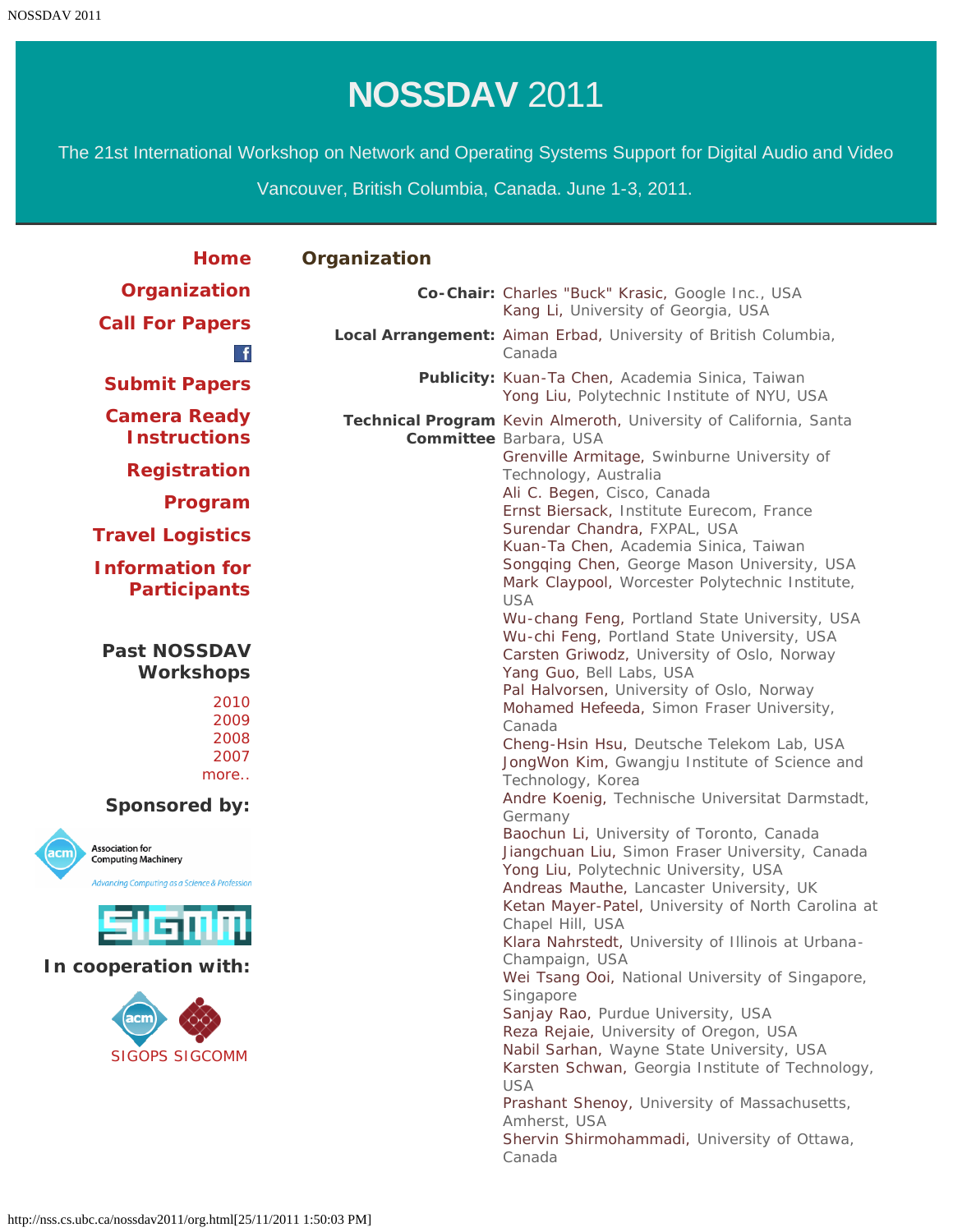Zhenyu Yang, Florida International University, USA Roger Zimmermann, National University of Singapore, Singapore Michael Zink, University of Massachusetts, Amherst, USA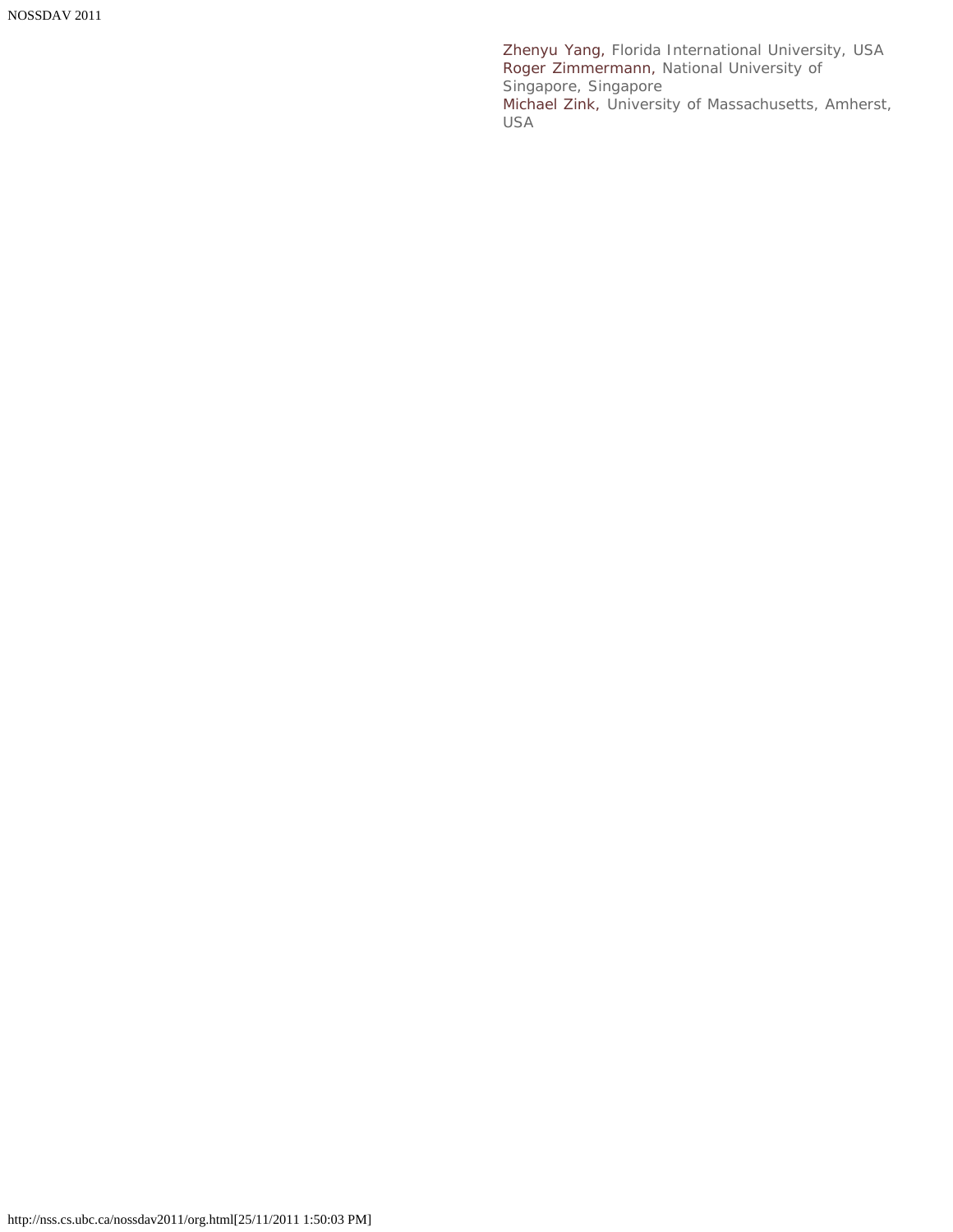<span id="page-4-0"></span>The 21st International Workshop on Network and Operating Systems Support for Digital Audio and Video Vancouver, British Columbia, Canada. June 1-3, 2011.

**[Home](#page-1-0) [Organization](#page-2-0)**

**[Call For Papers](#page-4-0)**  $\mathbf{f}$ **[Submit Papers](http://nss.cs.ubc.ca/nossdav2011-hotcrp/) [Camera Ready](http://www.sheridanprinting.com/typedept/nossdav.htm) [Instructions](http://www.sheridanprinting.com/typedept/nossdav.htm) [Registration](#page-6-0) [Program](#page-7-0) [Travel Logistics](#page-12-0)**

**[Information for](#page-14-0) [Participants](#page-14-0)**

# **Past NOSSDAV Workshops**

# **Sponsored by:**





### **In cooperation with:**



# **Call For Papers (in [pdf](#page-16-0) and [txt\)](#page-17-0)**

NOSSDAV 2011 is the 21st anniversary of SIGMM's leading workshop on network and operating systems support for digital audio and video. The workshop, hosted at the University of British Columbia (UBC), will continue to focus on emerging research topics, controversial ideas, and future research directions in the area of multimedia systems research.

As in previous years, we will maintain the focused single-track format a setting that stimulates lively discussions among the senior and junior participants. NOSSDAV encourages experimental research based on real systems and real data sets. Public availability of the source code and data sets discussed in papers presented at NOSSDAV is highly encouraged.

For NOSSDAV 2011, we will accept papers on broad ranges of topics related to the transmission and presentation of digital audio/video objects. We are particularly interested in soliciting articles that discuss system-level support for distributed social media, as well as papers that focus on enabling multimedia applications in distributed cloud. Other topics of interest include (but are not restricted to):

- OS, middleware and network support
- Overlay networks
- Media streaming, distribution and storage support
- Web 2.0 systems and social networks
- Media sensor and ad hoc networks / Embedded systems
- Multicore architecture support
- Wireless and mobile multimedia systems / Network processor support
- Networked GPU's, graphics and virtual environments
- Networked games / Real-time immersive systems
- Multimedia communications and system security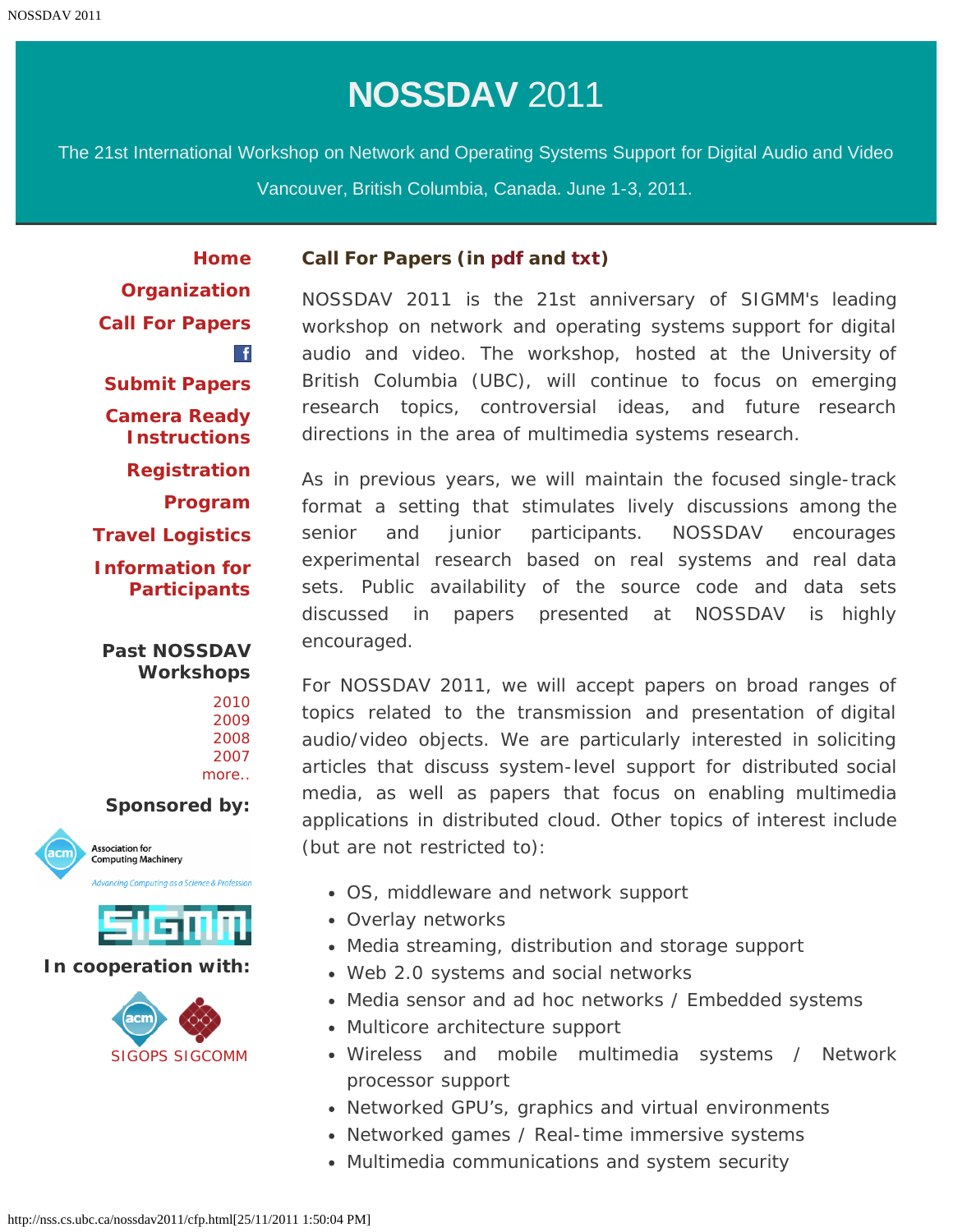Grid/Cloud computing support

Please contact the workshop co-chairs to check if your topic is within the scope of NOSSDAV. Papers will be judged on their relevance, technical content and correctness, and the clarity of presentation of the research. Papers should not be under review at another venue nor previously published elsewhere.

Submissions should be at most SIX pages, using [standard](http://www.acm.org/sigs/publications/proceedings-templates) [double-column ACM proceedings style.](http://www.acm.org/sigs/publications/proceedings-templates) We expect these submissions to be the kernel of what will eventually lead to fulllength papers at high-quality conferences or journals.

<u>. . . . . . . .</u>

| <b>Important Dates</b>                      |                                                          |  |  |  |  |  |  |  |  |
|---------------------------------------------|----------------------------------------------------------|--|--|--|--|--|--|--|--|
|                                             | Paper Submission Deadline: 24 February 2011 3 March 2011 |  |  |  |  |  |  |  |  |
| <b>Decision Notification: 31 March 2011</b> |                                                          |  |  |  |  |  |  |  |  |
| Camera Ready Due: 7 April 2011              |                                                          |  |  |  |  |  |  |  |  |
| <b>Early Registration Ends: 1 May 2011</b>  |                                                          |  |  |  |  |  |  |  |  |
|                                             |                                                          |  |  |  |  |  |  |  |  |

Download this CFP as [pdf](#page-16-0) or [txt](#page-17-0)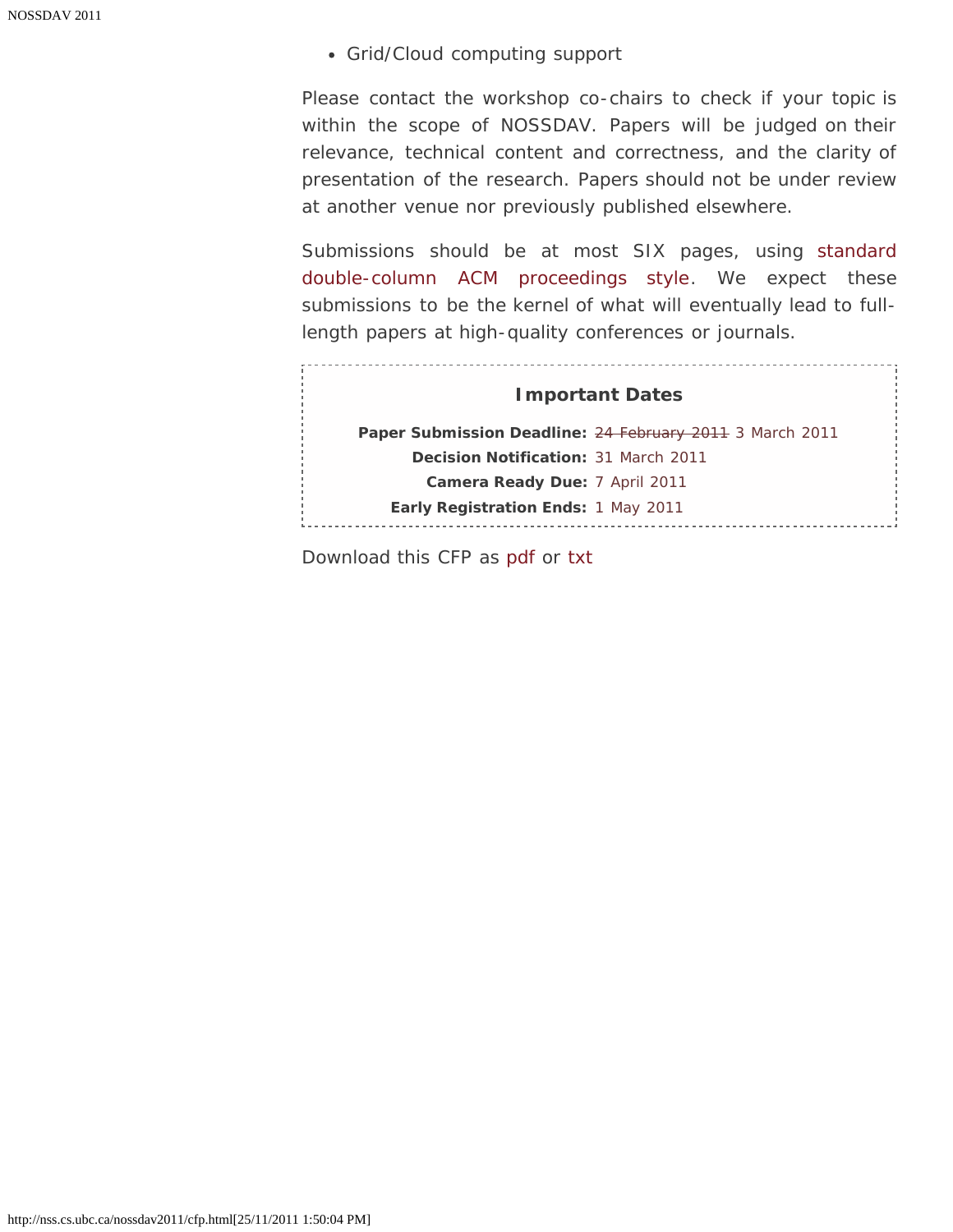<span id="page-6-0"></span>The 21st International Workshop on Network and Operating Systems Support for Digital Audio and Video

Vancouver, British Columbia, Canada. June 1-3, 2011.

**[Home](#page-1-0) [Organization](#page-2-0) [Call For Papers](#page-4-0)**  $\mathbf{f}$ **[Program](#page-7-0) [Travel Logistics](#page-12-0)**

The registration to NOSSDAV 2011 is managed through RegOnline service. To register for NOSSDAV, please follow the link below:

Each accepted paper should have at least one regular (non-

Please note that there are significant advantages to registering early (and joining ACM!). Early registration is before May 1st 2011. Note also that the registration fees will be collected by

**Register Now** 

student) registration.

ACM in US\$.

**[Submit Papers](http://nss.cs.ubc.ca/nossdav2011-hotcrp/) [Camera Ready](http://www.sheridanprinting.com/typedept/nossdav.htm) [Instructions](http://www.sheridanprinting.com/typedept/nossdav.htm) [Registration](#page-6-0)**

**[Information for](#page-14-0) [Participants](#page-14-0)**

# **Past NOSSDAV Workshops**

**Sponsored by:**





### **In cooperation with:**

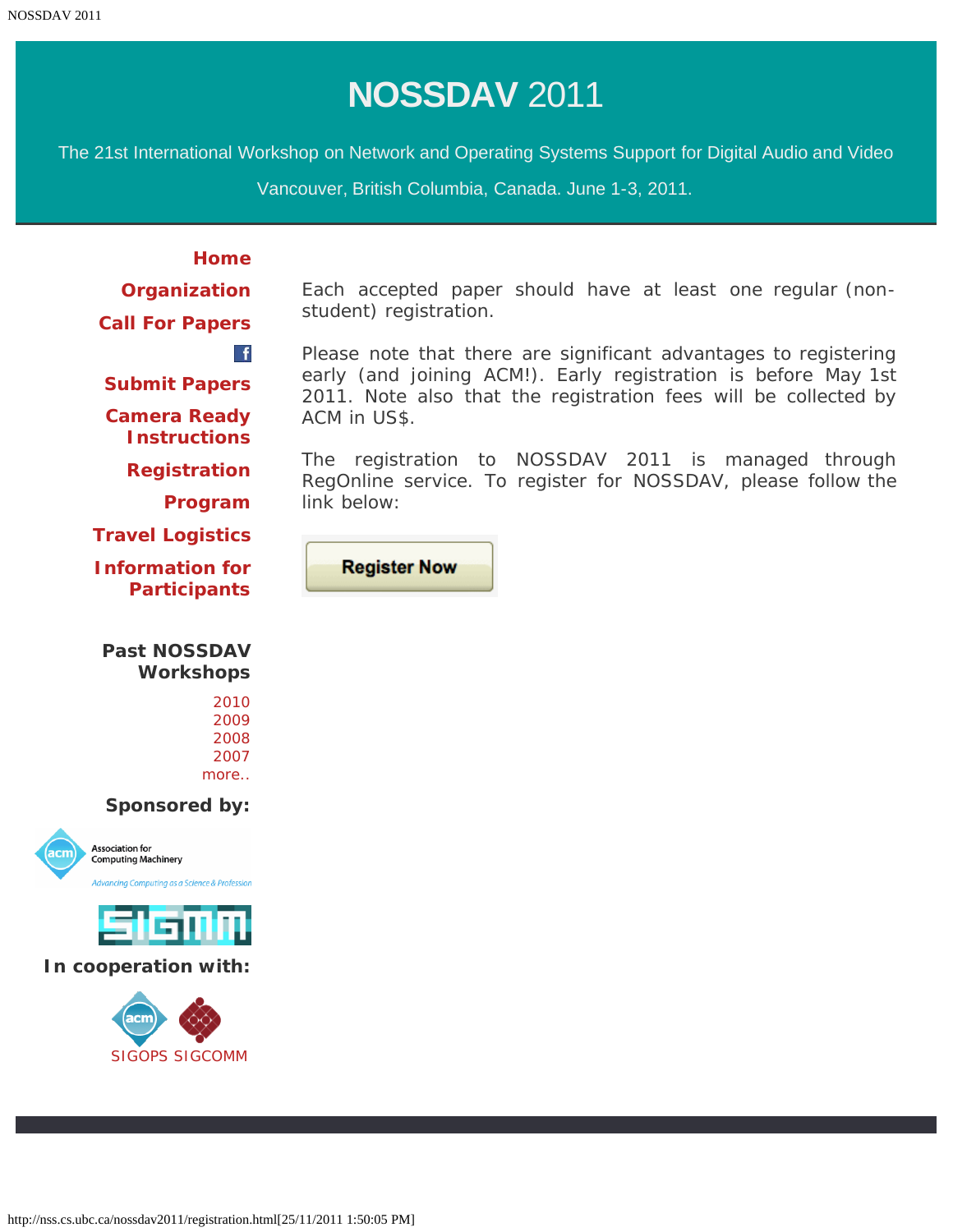<span id="page-7-0"></span>The 21st International Workshop on Network and Operating Systems Support for Digital Audio and Video

Vancouver, British Columbia, Canada. June 1-3, 2011.

# **Technical Program**

**[Organization](#page-2-0) [Call For Papers](#page-4-0)**

**[Home](#page-1-0)**

 $\mathbf{f}$ 

**[Submit Papers](http://nss.cs.ubc.ca/nossdav2011-hotcrp/) [Camera Ready](http://www.sheridanprinting.com/typedept/nossdav.htm) [Instructions](http://www.sheridanprinting.com/typedept/nossdav.htm)**

**[Registration](#page-6-0)**

**[Program](#page-7-0)**

**[Travel Logistics](#page-12-0)**

**[Information for](#page-14-0) [Participants](#page-14-0)**

**Past NOSSDAV Workshops**

# **Sponsored by:**





# **In cooperation with:**



**1700 - 1900 Reception at Computer Science lounge, [2366](http://www.maps.ubc.ca/PROD/index_detail.php?show=y,n,n,n,n,y&bldg2Search=n&locat1=166) [Main Mall V6T 1Z4.](http://www.maps.ubc.ca/PROD/index_detail.php?show=y,n,n,n,n,y&bldg2Search=n&locat1=166) CS lounge is in the 8th floor of the Computer Science addition building([Room X860.](https://www.cs.ubc.ca/sites/cs/files/pages/level8.pdf))**

**June 2, 2010**

**June 1, 2011**

**0800 - 0830 Registration and Breakfast**

**0830 - 0845 Welcome**

**0845 - 1000 Keynote Speech**

Jim Bankoski (Google Inc.) - Topic: WebM/VP8

**1000 - 1030 Coffee Break**

**1030 - 1200 Session 1: Streaming**

Chair: Jiangchuan Liu (Simon Fraser University)

**LAN-Awareness: Improved P2P Live Streaming** Zhijie Shen (National University of Singapore) Roger Zimmermann (National University of Singapore)

# **In-Network Adaptation of H.264/SVC for HD Video Streaming over 802.11g Networks**

Ingo Kofler (Alpen-Adria Universitaet Klagenfurt) Robert Kuschnig (Alpen-Adria Universitaet Klagenfurt) Hermann Hellwagner(Alpen-Adria Universitaet Klagenfurt)

# **Media-aware Networking for SVC-based P2P Streaming**

Osama Abboud (Technische Universitat Darmstadt) Konstantin Pussep (Technische Universitat Darmstadt)

http://nss.cs.ubc.ca/nossdav2011/program.html[25/11/2011 1:50:07 PM]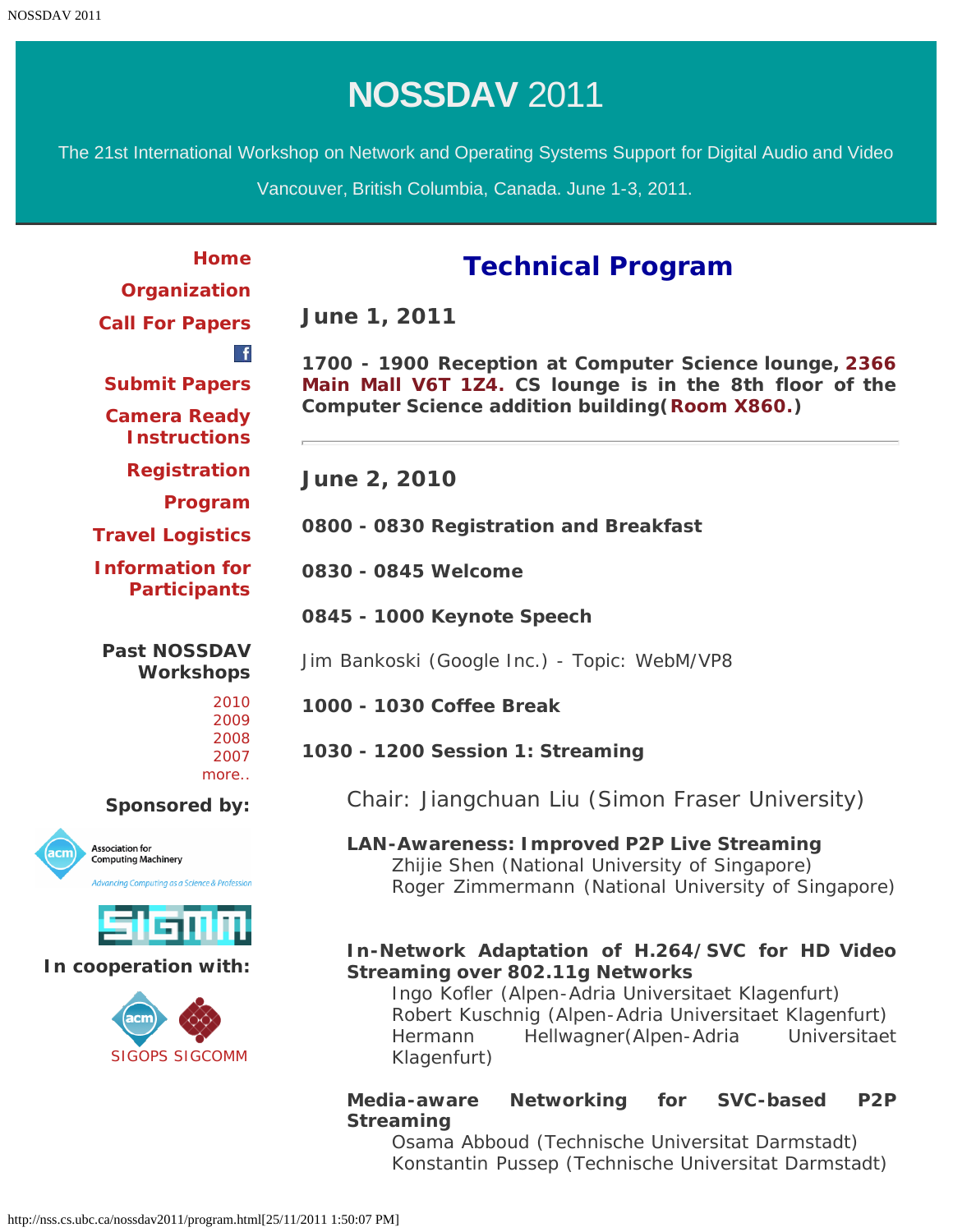Dominik Stingl (Technische Universitat Darmstadt) Ralf Steinmetz (Technische Universitat Darmstadt)

# **1200 - 1330 Lunch**

# **1330 - 1500 Session 2: Wireless & Mobile Media Delivery**

Chair: Wu-chi Feng (Portland State University)

**Mobile Video Streaming Using Location-Based Network Prediction and Transparent Handover** 

Kristian Evensen (Simula Research Laboratory) Andreas Petlund (Simula Research Laboratory, University of Oslo) Haakon Riiser (Netview Technology AS) Paul Vigmonstad (Netview Technology AS) Dominik Kaspar (Simula Research Laboratory) Carsten Griwodz (Simula Research Laboratory, University of Oslo) Pal Halvorsen(Simula Research Laboratory, University of Oslo)

# **The Impact of Inter-layer Network Coding on the Relative Performance of MRC/MDC WiFi Media Delivery**

Rohan Gandh (Purdue University) Meilin Yang (Purdue University) Dimitrios Koutsonikolas (University at Buffalo, SUNY) Y. Charlie Hu (Purdue University) Mary Comer (Purdue University) Amr Mohamed (Qatar University) Chih-Chun Wang (Purdue University)

# **A Measurement Study of Resource Utilization in Internet Mobile Streaming**

Yao Liu (George Mason University) Fei Li (George Mason University) Lei Guo (Microsoft Corporation) Songqing Chen (George Mason University)

# **1500 - 1530 Coffee Break**

# **1530 - 1730 Session 3: Social Media**

Chair: Songqing Chen (George Mason University)

# **Understanding Demand Volatility in Large VoD Systems**

Di Niu (University of Toronto) Baochun Li (University of Toronto) Shuqiao Zhao (UUSee, Inc.)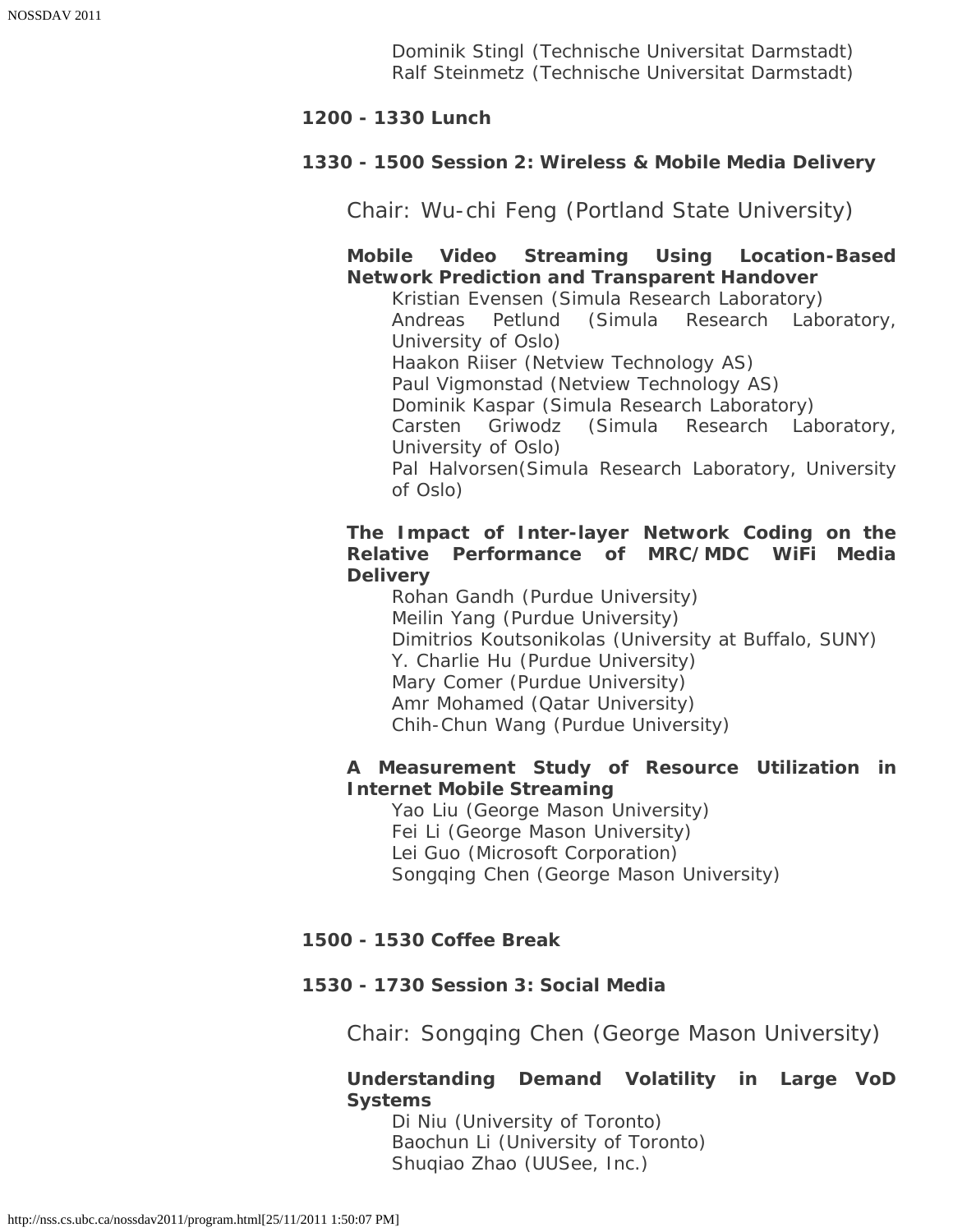# **Sharing Social Content from Home: A Measurementdriven Feasibility Study**

Massimiliano Marcon (MPI-SWS) Meeyoung Cha (MPI-SWS / Kaist) Bimal Viswanath (MPI-SWS) Krishna Gummadi (MPI-SWS)

# **Load-Balanced Migration of Social Media to Content Clouds**

Xu Cheng (Simon Fraser University) Jiangchuan Liu (Simon Fraser University)

# **1800 Banquet - Peter Wall Institute for Advanced Studies, [6331 Crescent Road V6T 1Z1](http://www.maps.ubc.ca/PROD/index_detail.php?show=y,n,n,n,n,y&bldg2Search=n&locat1=344)**

**June 3, 2010**

# **0800 - 0830 Registration and Breakfast**

# **0830 - 1000 Session 4: Networking**

Chair: Osama Abboud (Technische Universitat Darmstadt)

# **Improving HTTP performance using "Stateless" TCP**

David A. Hayes (Swinburne University of Technology) Michael Welzl (University of Oslo) Grenville Armitage (Swinburne University of Technology) Mattia Rossi (Swinburne University of Technology)

# **A DTN Mode for Reliable Internet Telephony**

Patrick Schreiner (Universitat Tubingen) Christian Hoene (Universitat Tubingen)

# **Inferring the time-zones of Prefixes and Autonomous Systems by monitoring game server discovery traffic**

Mattia Rossi (Swinburne University of Technology) Philip Branch (Swinburne University of Technology) Grenville Armitage (Swinburne University of Technology)

# **1000 - 1030 Coffee Break**

# **1030 - 1200 Session 5: Systems**

Chair: Ingo Kofler (Alpen-Adria Universitaet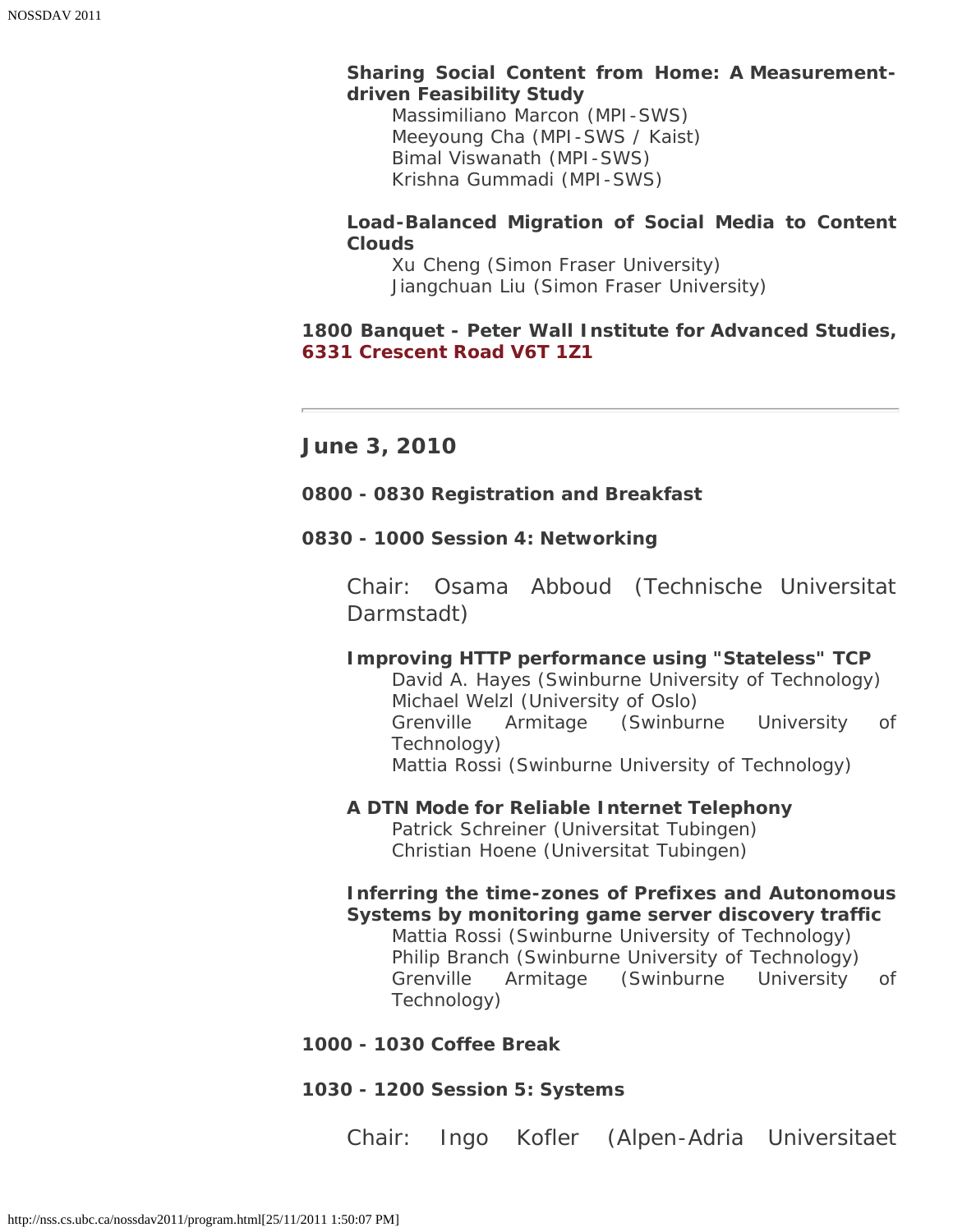# Klagenfurt)

# **GPU-based Fast Motion Estimation for On-the-Fly Encoding of Computer-Generated Video Streams**

Javier Taibo (University of Coruna) Victor M. Gulias (University of Coruna) Pablo Montero (University of Coruna) Samuel Rivas (University of Coruna)

# **SAS Kernel: Streaming as a Service Kernel for Correlated Multi-Streaming**

|             |              | Pooja Agarwal (University of Illinois at Urbana   |  |  |  |  |  |  |
|-------------|--------------|---------------------------------------------------|--|--|--|--|--|--|
| Champaign)  |              |                                                   |  |  |  |  |  |  |
| Raoul Rivas |              | (University of Illinois at Urbana                 |  |  |  |  |  |  |
| Champaign)  |              |                                                   |  |  |  |  |  |  |
|             | Wanmin Wu    | (University of Illinois at Urbana                 |  |  |  |  |  |  |
| Champaign)  |              |                                                   |  |  |  |  |  |  |
|             | Ahsan Arefin | (University of Illinois at Urbana                 |  |  |  |  |  |  |
| Champaign)  |              |                                                   |  |  |  |  |  |  |
|             | Zixia Huang  | (University of Illinois at Urbana                 |  |  |  |  |  |  |
| Champaign)  |              |                                                   |  |  |  |  |  |  |
|             |              | Klara Nahrstedt (University of Illinois at Urbana |  |  |  |  |  |  |
| Champaign)  |              |                                                   |  |  |  |  |  |  |

# **Managing Home and Network Storage of Television Recordings."I filled my DVR again! Now what?"**

Raymond Sweha (BU, Verizon Labs) Donald E Smith (Verizon Labs, Waltham MA) James H Drew (Verizon Labs, Waltham MA)

# **1200 - 1330 Lunch**

# **1330 - 1500 Session 6: Media Adaptation**

Chair: Baochun Li (University of Toronto)

# **Moving Beyond the Framebuffer**

Charles D. Estes (University of North Carolina) Ketan Mayer-Patel (University of North Carolina)

# **Systems Support for Stereoscopic Video Compression**

Wu-chi Feng (Portland State University) Feng Liu (Portland State University) Yuzhen Niu (Portland State University) Scott Price (Portland State University)

# **Accurate and Low-Delay Seeking Within and Across Mash-Ups of Highly-Compressed Videos**

Bo Gao (CWI: Centrum Wiskunde & Informatica) Jack Jansen (CWI: Centrum Wiskunde & Informatica) Pablo Cesar (CWI: Centrum Wiskunde & Informatica) Dick C. A. Bulterman (CWI: Centrum Wiskunde &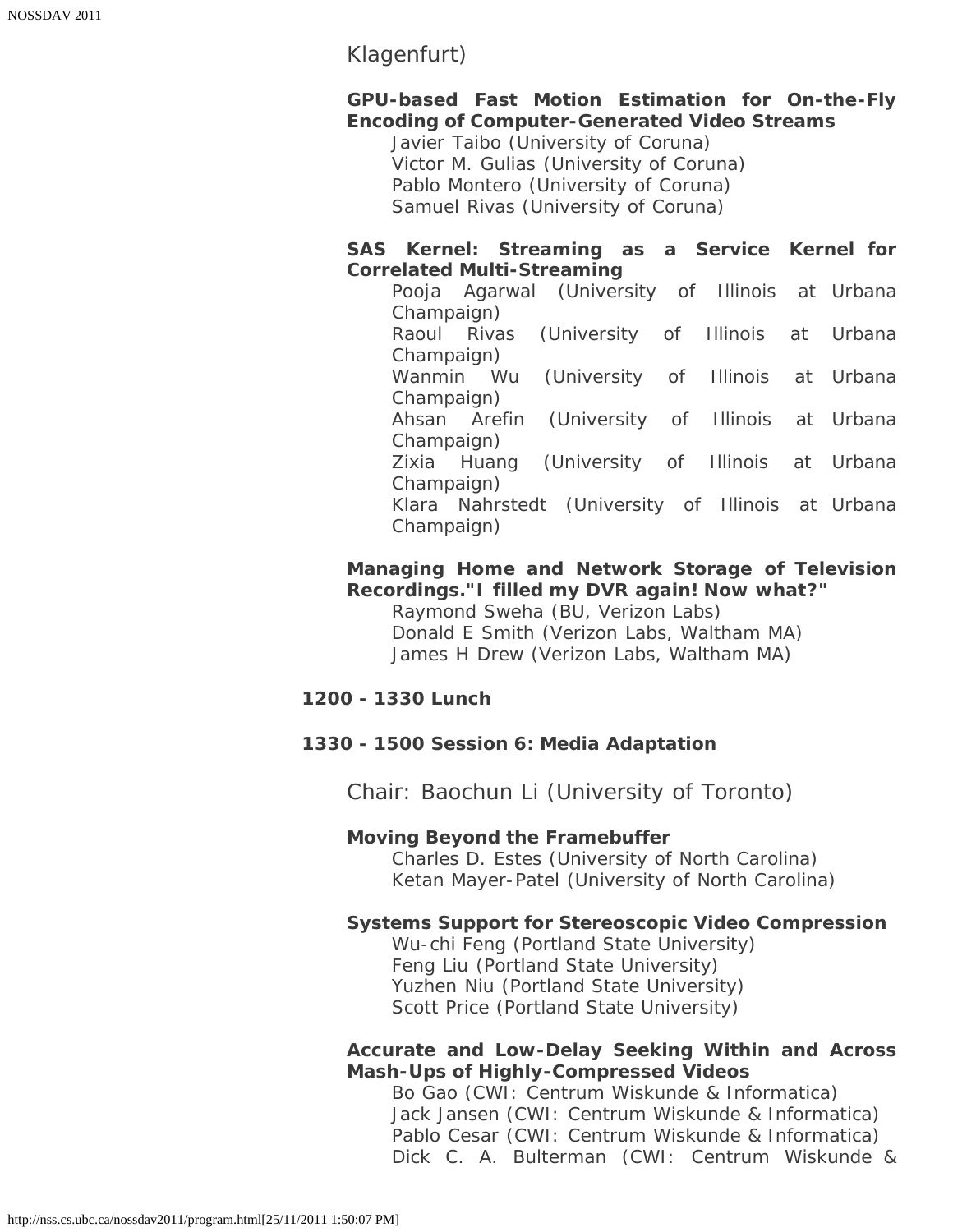Informatica)

# **1500 - 1530 Coffee Break**

# **1530 - 1700 Session 7: Foundation of Media Communication**

Chair: Ketan Mayer-Patel (University of North Carolina, Chapel Hill)

# **Scalable Video Transmission: Packet Loss Induced Distortion Modeling and Estimation**

Shujie Liu (State University of New York at Buffalo) Chang Wen Chen (State University of New York at Buffalo)

# **Energy-efficient video streaming from high-speed trains**

Xiaoqiang Ma (Simon Fraser University) Jiangchuan Liu (Simon Fraser University) Hongbo Jiang (Huazhong University of Science and Technology)

# **Celerity: Towards Low-Delay Multi-Party Conferencing**

Xiangwen Chen (The Chinese University of Hong Kong)

Minghua Chen (The Chinese University of Hong Kong) Baochun Li (University of Toronto) Yao Zhao (Alcatel-Lucent) Yunnan Wu (Facebook Inc.) Jin Li (Microsoft Research)

# **1700 - 1715 Concluding Remarks**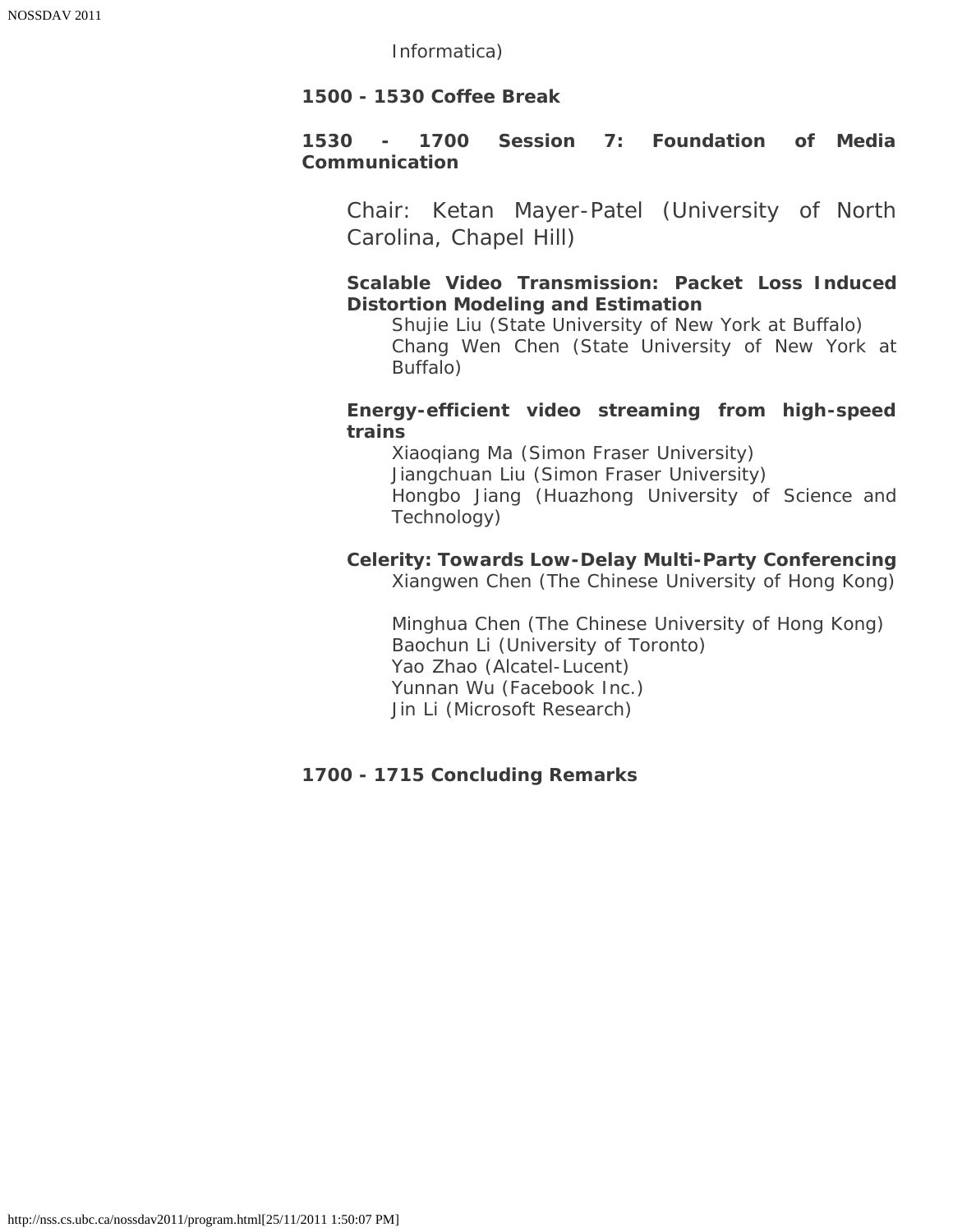<span id="page-12-0"></span>The 21st International Workshop on Network and Operating Systems Support for Digital Audio and Video

Vancouver, British Columbia, Canada. June 1-3, 2011.

**[Home](#page-1-0) [Organization](#page-2-0) [Call For Papers](#page-4-0)**  $\mathbf{f}$ **[Submit Papers](http://nss.cs.ubc.ca/nossdav2011-hotcrp/) [Camera Ready](http://www.sheridanprinting.com/typedept/nossdav.htm) [Instructions](http://www.sheridanprinting.com/typedept/nossdav.htm) [Registration](#page-6-0) [Program](#page-7-0) [Travel Logistics](#page-12-0) [Information for](#page-14-0) [Participants](#page-14-0)**

# **Past NOSSDAV Workshops**

### **Sponsored by:**





#### **In cooperation with:**



### **Travel Logistics**

This page contains useful information for NOSSDAV 2011 participants. NOSSDAV 2011 is hosted in the University of British Columbia (UBC). The venue is [the Liu Institute for Global](http://www.ligi.ubc.ca/) [Issues.](http://www.ligi.ubc.ca/)

Address: 6476 North West Marine Drive Vancouver, BC CANADA V6T1Z2

Directions are available from the [UBC Wayfinding web site](http://www.maps.ubc.ca/PROD/index_detail.php?locat1=496).

# **Accommodation in Vancouver**

Vancouver has a wide range of hotels at a variety of price points, so that you can usually find a spot that meets your financial constraints. UBC has great choices for participants who want to be close to the workshop venue. Please check [UBC](http://www.ubcconferences.com/accommodations/) [conferences and accommodation](http://www.ubcconferences.com/accommodations/) for the rates and availability.

For more options, downtown Vancouver has a variety of hotels. Public transport from downtown Vancouver to UBC takes around 30-45 minutes.

# **Information on Vancouver**

Named "Top City of the Americas" in Conde Nast Traveler magazine's 2009 Readers' Choice Awards, Vancouver offers travellers both outstanding opportunities for outdoor adventure and the sophisticated amenities of a world-class city. Vancouver was also named a Top 100 World Destination pick in TripAdvisor's 2008 Travelers' Choice awards, and one of ten Best Family Vacations in Canada in the 2011 Travelers' Choice awards. Vancouver has been chosen as the world's "Most Liveable City" in 2011 by the Economist Intelligence Unit (EIU),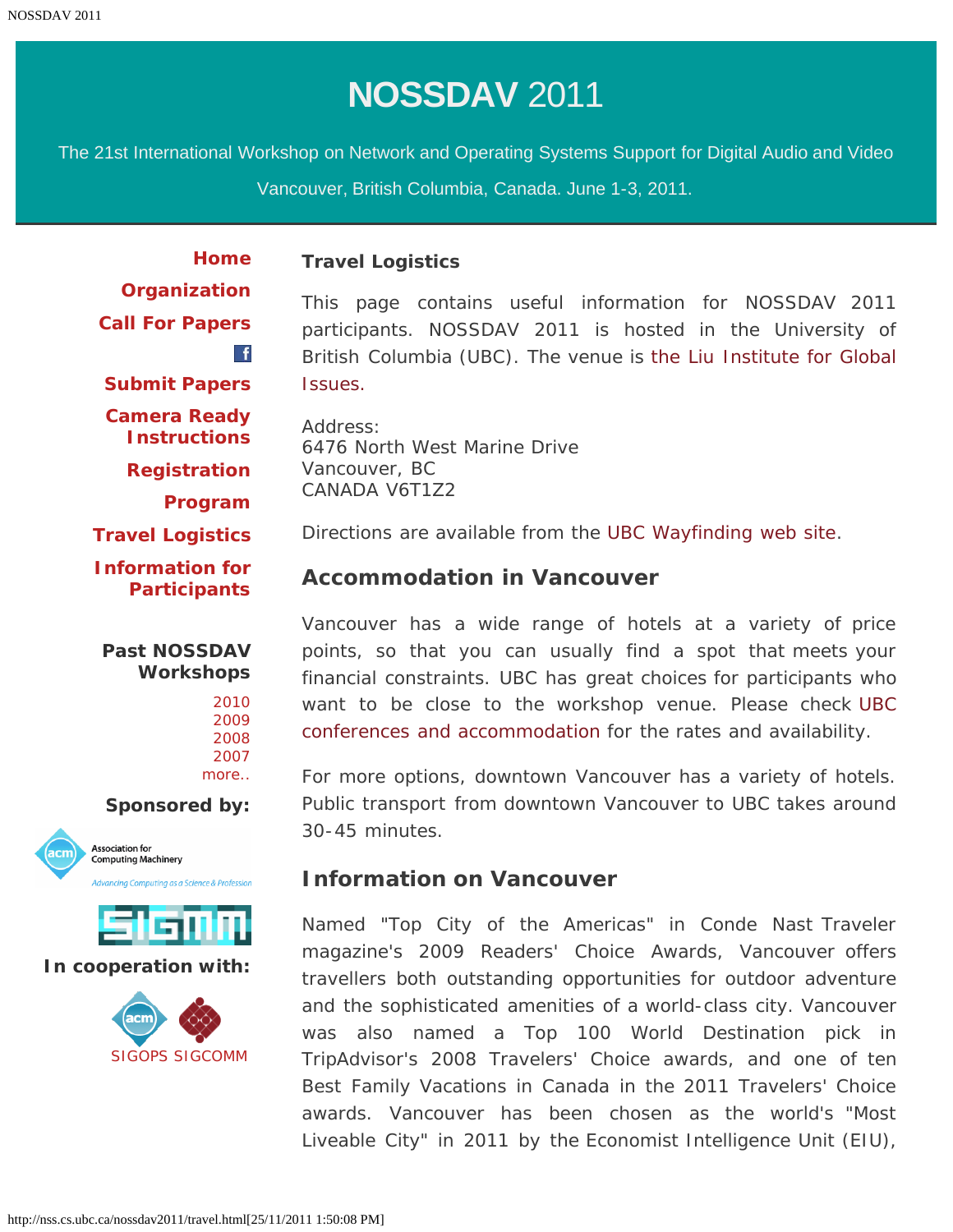a title it has been awarded eight times since 2002.

For more information about Vancouver, visit [the city of](http://vancouver.ca/aboutvan.htm) [Vancouver](http://vancouver.ca/aboutvan.htm) facts page. For an updated list of events and places to visit while you are in town, see the site of [Vancouver](http://www.tourismvancouver.com/visitors/) [tourism.](http://www.tourismvancouver.com/visitors/)

# **Travel and Visa Information**

For visa requirements, please consult the web pages of the Canadian Embassy in your country of citizenship. For an index of Canadian embassies abroad visit the [Citizenship and](http://www.cic.gc.ca/english/information/offices/apply-where.asp) [Immigration Canada](http://www.cic.gc.ca/english/information/offices/apply-where.asp) website. International registrants should be particularly aware and careful about visa requirements, and should plan travel well in advance.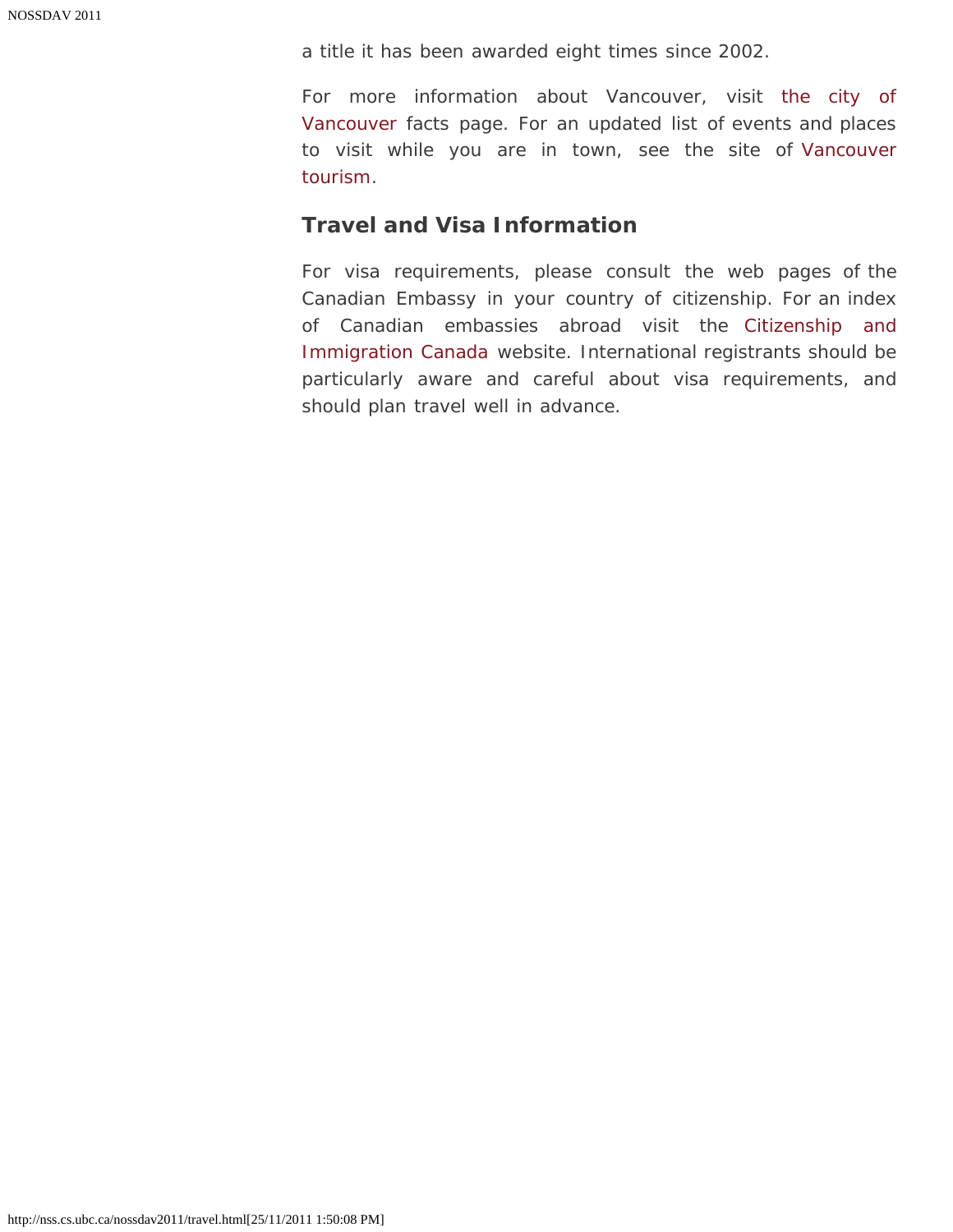<span id="page-14-0"></span>The 21st International Workshop on Network and Operating Systems Support for Digital Audio and Video Vancouver, British Columbia, Canada. June 1-3, 2011.

**[Home](#page-1-0) [Organization](#page-2-0) [Call For Papers](#page-4-0)**  $\mathbf{f}$ **[Submit Papers](http://nss.cs.ubc.ca/nossdav2011-hotcrp/) [Camera Ready](http://www.sheridanprinting.com/typedept/nossdav.htm) [Instructions](http://www.sheridanprinting.com/typedept/nossdav.htm) [Registration](#page-6-0) [Program](#page-7-0) [Travel Logistics](#page-12-0) [Information for](#page-14-0) [Participants](#page-14-0)**

# **Past NOSSDAV Workshops**



**Sponsored by:**





# **In cooperation with:**



# **Information for Participants**

# **Getting Around Town**

The best way to get around Vancouver is using the public transport system. Vancouver's world-class public transport system is comprised of SkyTrain (automated rapid transit), West Coast Express (commuter train), SeaBus (passenger-only ferries) and an extensive bus service. To plan your trip using public transport, please visit [Translink](http://www.translink.ca/).

The [Canada Line SkyTrain](http://tripplanning.translink.ca/hiwire?.a=iScheduleLookupSearch&LineAbbr=980) connects downtown Vancouver to the Vancouver International Airport (YVR). To reach UBC using Canada Line, drop off at Broadway (City hall) station and take 99 B-Line bus. A taxi is another option, a trip from the airport to UBC campus or downtown hotels should take approximately 25-30 minutes and cost about \$35 (CDN).

# **Venue**

For more information about the closest parking (if you are driving) and to help in finding your way inside UBC, please use the following links for NOSSDAV'11 venues. The main technical program will be hold at the [Liu Institute for Global Issues.](http://www.maps.ubc.ca/PROD/index_detail.php?show=y,n,n,n,n,y&bldg2Search=n&locat1=496) The reception will be at the [Computer Science lounge](http://www.maps.ubc.ca/PROD/index_detail.php?show=y,n,n,n,n,y&bldg2Search=n&locat1=166). Finally, the banquet dinner will be at the [Peter Wall Institute For Advanced](http://www.maps.ubc.ca/PROD/index_detail.php?show=y,n,n,n,n,y&bldg2Search=n&locat1=344) [Studies](http://www.maps.ubc.ca/PROD/index_detail.php?show=y,n,n,n,n,y&bldg2Search=n&locat1=344).

More information about Vancouver can be found on the [travel](#page-12-0) [page.](#page-12-0)

# **Parking**

UBC Parking options include Parkades, On-street Metered parking, and Surface lots. Note: parking is not permitted on any roadways or areas not designated for parking. For parking maps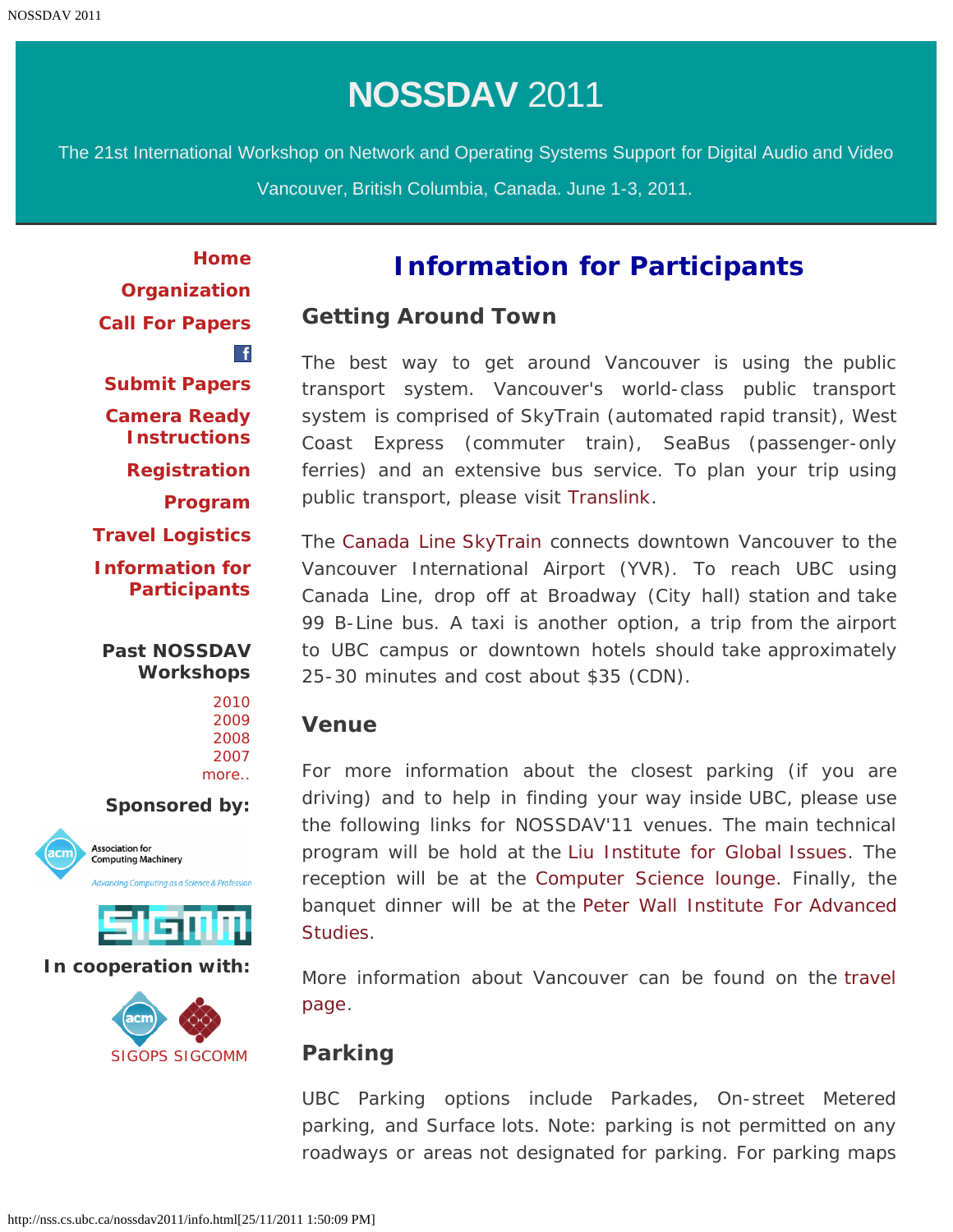visit [UBC parking website](http://www.parking.ubc.ca/maps.html). Parking in UBC is expensive and it is not included in the registration.

Two parking parkades closest to the workshop venue are [Fraser](http://www.maps.ubc.ca/PROD/index_detail.php?show=y,n,n,n,y,y&bldg2Search=n&locat1=052&locat2) [River Parkade a](http://www.maps.ubc.ca/PROD/index_detail.php?show=y,n,n,n,y,y&bldg2Search=n&locat1=052&locat2)nd [Rose Garden Parkade .](http://www.maps.ubc.ca/PROD/index_detail.php?show=y,n,n,n,y,y&bldg2Search=n&locat1=528&locat2)

# **Food**

On June 1st, we will have light snack at the reception. On each of the workshop days (June 2nd-3rd), we will have breakfast, 2 coffee breaks, and lunch. The main conference banquet dinner is scheduled on June 2nd @ 6:00pm. Please check out the [program](#page-7-0) for more details.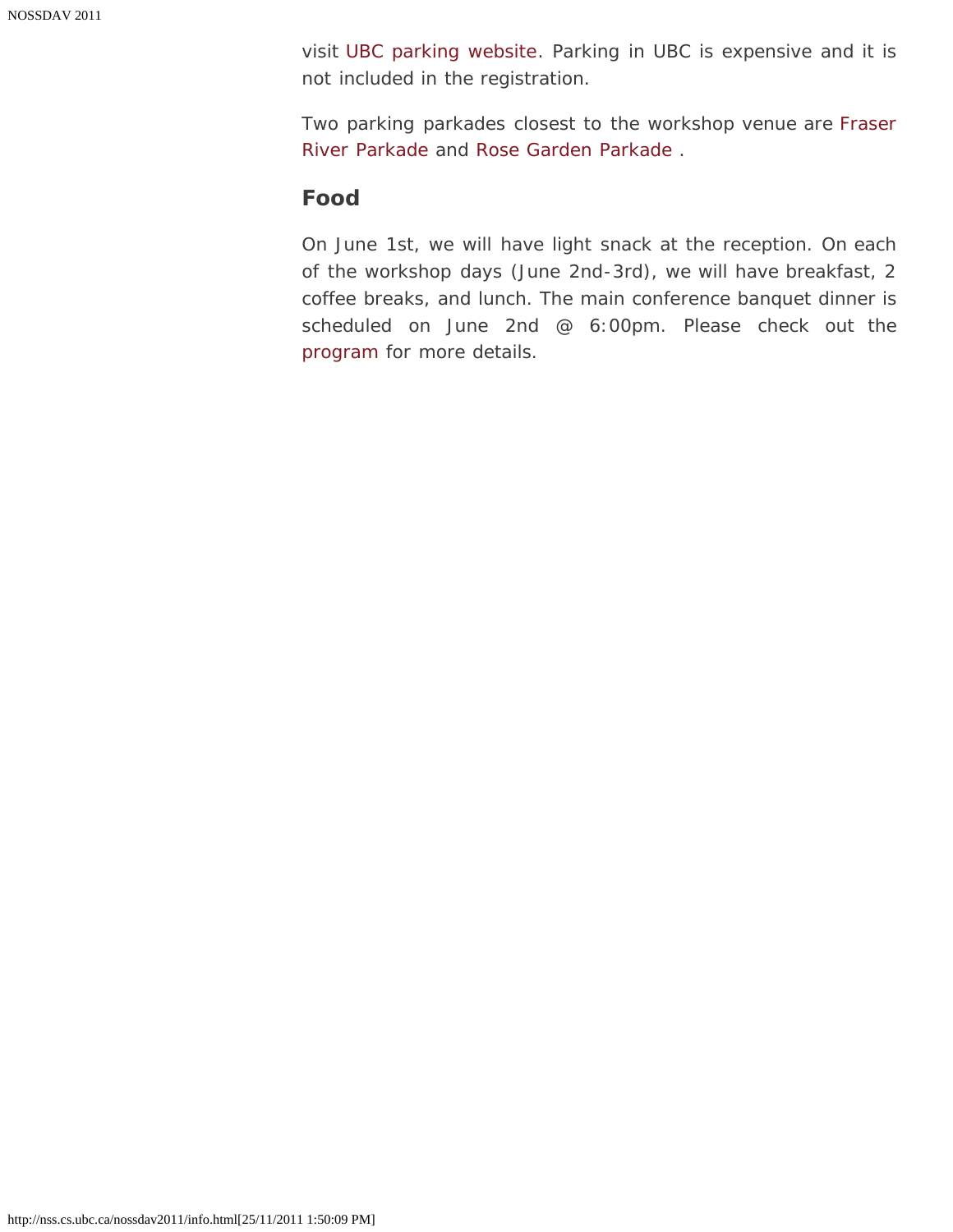# <span id="page-16-0"></span>**ACM NOSSDAV 2011**

**21th Workshop on Network and Operating System Support for Digital Audio & Video June 2-3, 2011 / Vancouver, Canada http://nss.cs.ubc.ca/nossdav2011**

# **Call for Papers**

**NOSSDAV 2011 is the 21th anniversary of SIGMM's leading workshop on network and operating systems support for digital audio and video. The workshop, hosted at the University of British Columbia (UBC), will continue to focus on emerging research topics, controversial ideas, and future research directions in the area of multimedia systems research.**

**As in previous years, we will maintain the focused single-track format a setting that stimulates lively discussions among the senior and junior participants. NOSSDAV encourages experimental research based on real systems and real data sets. Public availability of the source code and data sets discussed in papers presented at NOSSDAV is highly encouraged.**

**For NOSSDAV 2011, we will accept papers on broad ranges of topics related to the transmission and presentation of digital audio/video objects. We are particularly interested in soliciting articles that discuss system-level support for distributed social media, as well as papers that focus on enabling multimedia applications in distributed cloud. Other topics of interest include (but are not restricted to):**

- OS, middleware and network support
- Overlay networks
- Media streaming, distribution and storage support
- Web 2.0 systems and social networks
- Media sensor and ad hoc networks / embedded systems
- Multicore architecture support
- Wireless and mobile multimedia systems / network processor support
- Networked GPUs, graphics and virtual environments
- Networked games / real-time immersive systems
- Multimedia communications and system security
- Grid/Cloud computing support

**Please contact the workshop co-chairs to check if your topic is within the scope of NOSSDAV. Papers will be judged on their relevance, technical content and correctness, and the clarity of presentation of the research. Papers should not be under review at another venue nor previously published elsewhere.**

**Submissions should be at most SIX pages, using standard ACM proceedings style. We expect these submissions to be the kernel of what will eventually lead to full-length papers at high-quality conferences or journals.**

**Sponsored by ACM SIGMM; In-cooperation with SIGCOMM and SIGOPS; and Hosted at UBC**



### **Important Dates**

**Paper Submission Deadline: 24 Feb 2011 Decision Notification: 24 Mar 2011 Camera Ready Due: 7 Apr 2011**

#### **Organizers**

**Co-Chair: Charles "Buck" Krasic, Google Inc. Kang Li, University of Georgia**

**Publicity Chair: Kuan-Ta Chen, Academia Sinica Yong Liu, Polytechnic Institute of NYU**

**Local Arrangement and Web Chair: Aiman Erbad, University of British Columbia**

# **Program Committee**

**Kevin Almeroth, University of California, Santa Barbara Grenville Armitage, Swinburne University of Technology Ali C. Begen, Cisco Ernst Biersack, Institute Eurecom Surendar Chandra, FXPAL Kuan-Ta Chen, Academia Sinica Songqing Chen, George Mason University Mark Claypool, Worcester Polytechnic Institute Wu-chang Feng, Portland State University Wu-chi Feng, Portland State University Carsten Griwodz, University of Oslo Yang Guo, Bell Labs Pal Halvorsen, University of Oslo Mohamed Hefeeda, Simon Fraser University Cheng-Hsin Hsu, Deutsche Telekom Lab JongWon Kim, Gwangju Institute of Science and Technology Andre Koenig, Technische Universitat Darmstadt Baochun Li, University of Toronto Jiangchuan Liu, Simon Fraser University Yong Liu, Polytechnic Institute of NYU Andreas Mauthe, Lancaster University Ketan Mayer-Patel, University of North Carolina, Chapel Hill Klara Nahrstedt, University of Illinois, Urbana-Champaign Wei Tsang Ooi, National University of Singapore Sanjay Rao, Purdue University Reza Rejaie, University of Oregon Nabil Sarhan, Wayne State University Karsten Schwan, Georgia Institute of Technology Prashant Shenoy, University of Massachusetts, Amherst Zhenyu Yang, Florida International University Roger Zimmermann, National University of Singapore Michael Zink, University of Massachusetts, Amherst**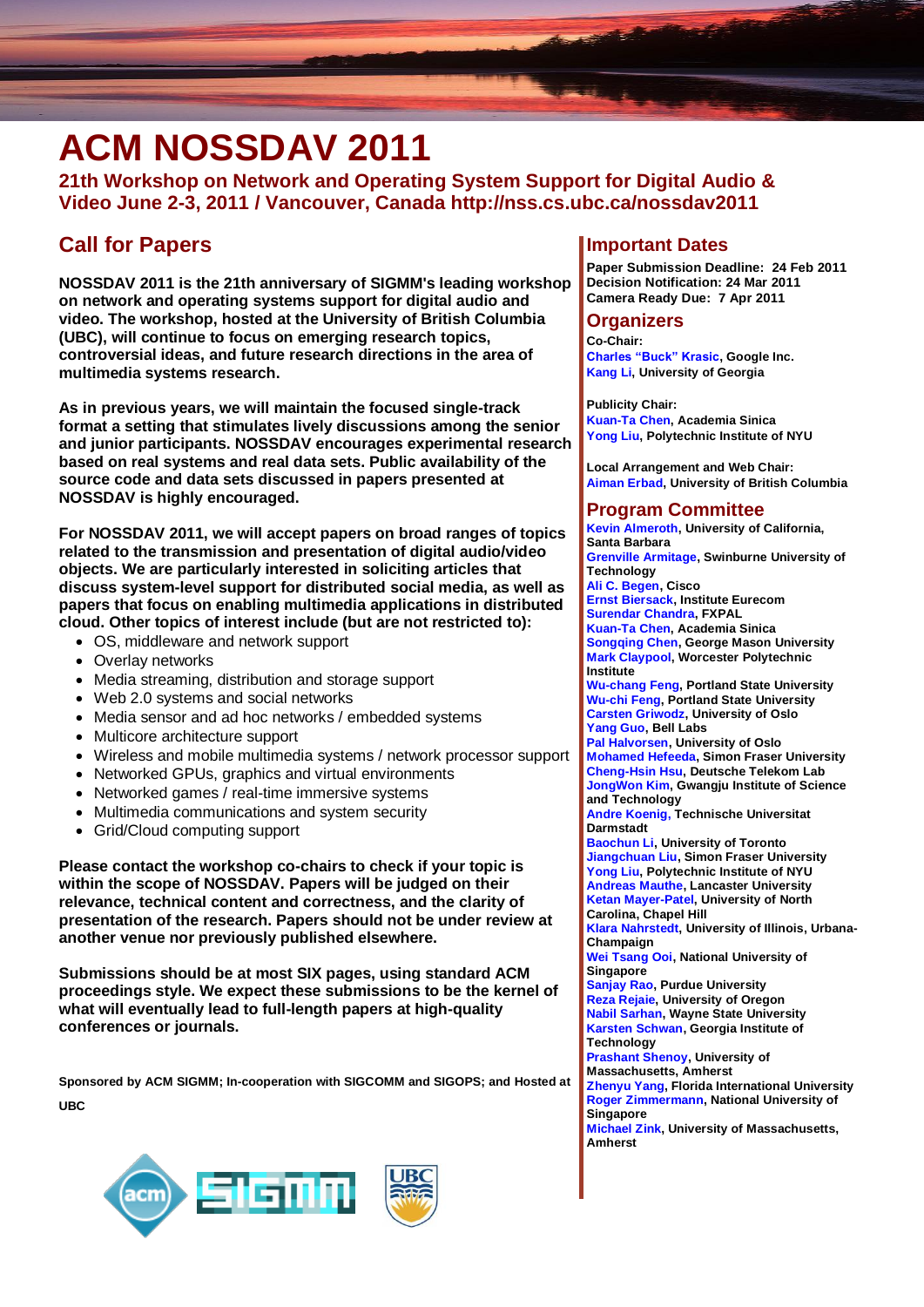<span id="page-17-0"></span> The 21th International Workshop on Network and Operating Systems Support for Digital Audio and Video

 June 2-3, 2011 Vancouver, British Columbia, Canada

http://nss.cs.ubc.ca/nossdav2011/

NOSSDAV 2011 is the 21th anniversary of SIGMM's leading workshop on network and operating systems support for digital audio and video. The workshop, hosted at the University of British Columbia (UBC), will continue to focus on emerging research topics, controversial ideas, and future research directions in the area of multimedia systems research.

As in previous years, we will maintain the focused single-track format a setting that stimulates lively discussions among the senior and junior participants. NOSSDAV encourages experimental research based on real systems and real data sets. Public availability of the source code and data sets discussed in papers presented at NOSSDAV is highly encouraged.

For NOSSDAV 2011, we will accept papers on broad ranges of topics related to the transmission and presentation of digital audio/video objects. We are particularly interested in soliciting articles that discuss system-level support for distributed social media, as well as papers that focus on enabling multimedia applications in distributed cloud. Other topics of interest include (but are not restricted to):

- \* OS, middleware and network support
- \* Overlay networks
- \* Media streaming, distribution and storage support
- \* Web 2.0 systems and social networks
- \* Media sensor and ad hoc networks / embedded systems
- \* Multicore architecture support
- \* Wireless and mobile multimedia systems / network processor support
- \* Networked GPUs, graphics and virtual environments
- \* Networked games / real-time immersive systems
- \* Multimedia communications and system security
- \* Grid/Cloud computing support

Please contact the workshop co-chairs to check if your topic is within the scope of NOSSDAV. Papers will be judged on their relevance, technical content and correctness, and the clarity of presentation of the research. Papers should not be under review at another venue nor previously published elsewhere.

Submissions should be at most SIX pages, using standard ACM proceedings style. We expect these submissions to be the kernel of what will eventually lead to full-length papers at high-quality conferences or journals.

Important Dates

Paper Submission Deadline: 24 Feb 2011